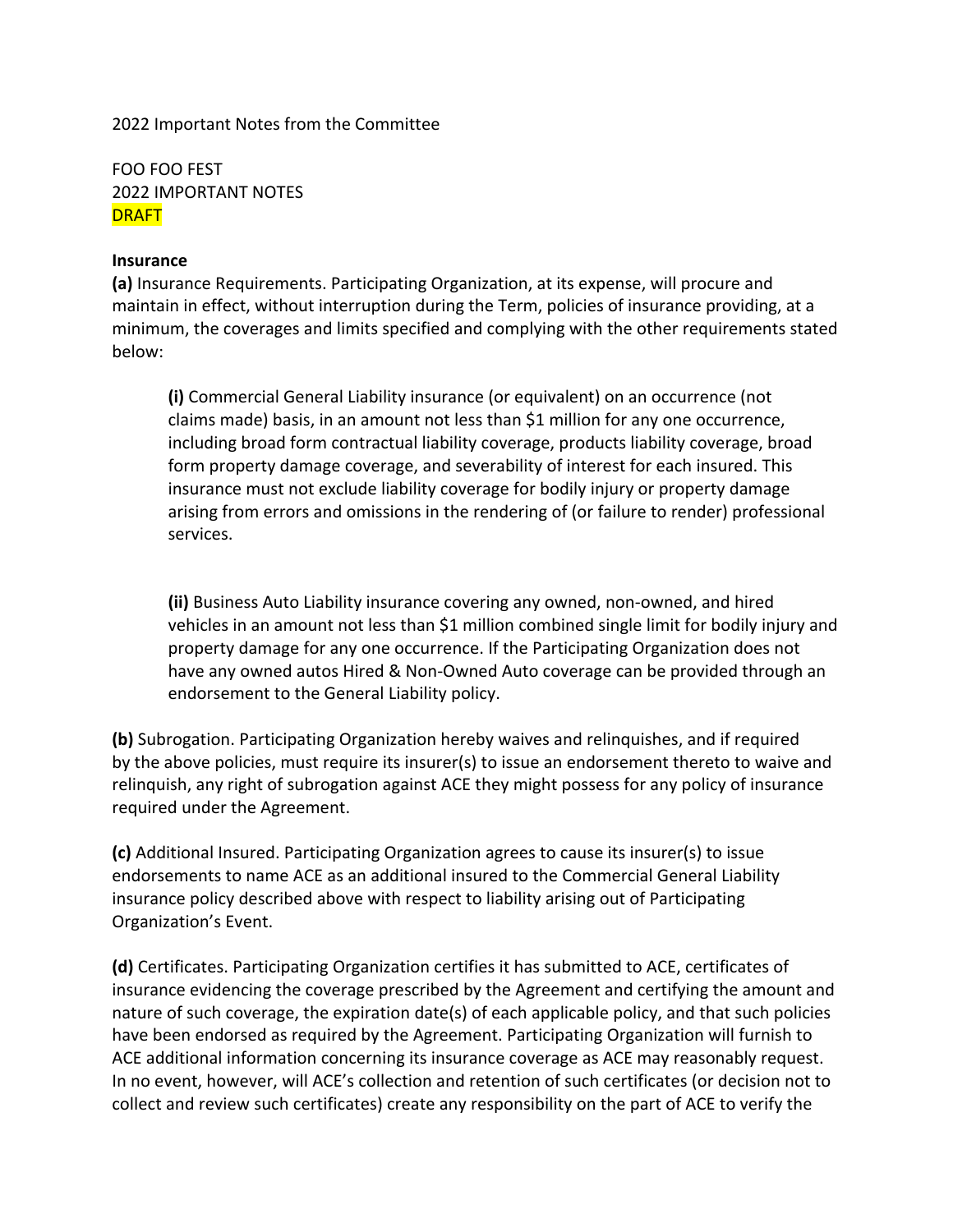appropriateness and validity of Participating Organization's insurance, to notify Participating Organization with regard to any matter related to its insurance, or to ensure that the insurance requirements above have been satisfied; nor does such collection and retention create a waiver by ACE of any of its rights in connection with such insurance. All such certificates of insurance will be submitted to ACE at the following address:

*Art, Culture, and Entertainment, Inc. 6120 Enterprise Drive Pensacola, Florida 32505*

**(e)** Deductibles. To the extent that Participating Organization uses deductibles in conjunction with the insurance required by the Agreement (including self-insurance), all deductible expenses will be assumed and paid by Participating Organization and will be considered as Participating Organization expenses and not part of reimbursable expenses associated with the Agreement, or any indemnification obligation.

**(f)** No Waiver. The obligations for Participating Organization to procure and maintain insurance will not be construed to waive or restrict other obligations of Participating Organization or to limit the liability of Participating Organization whether or not same is covered by insurance.

**(g)** General Requirements. At any time during the Term, ACE may require Participating Organization to obtain and maintain additional insurance with coverage or limits in addition to those above described. Insurance is to be placed with insurers with a Best's rating of no less than A- VII or equivalent. Participating Organization's insurance and the insurance of any Representatives must be primary insurance with respect to the Event for ACE. Any insurance or self-insurance maintained by ACE is in excess of Participating Organization's insurance and will not contribute with it.

**(h)** Participating Organization's Property. Participating Organization will be solely responsible for and will bear the risk of loss of or damage to any property of Participating Organization and any property for which it is responsible, wherever located, and any insurance provided for such property will be solely at Participating Organization's expense.